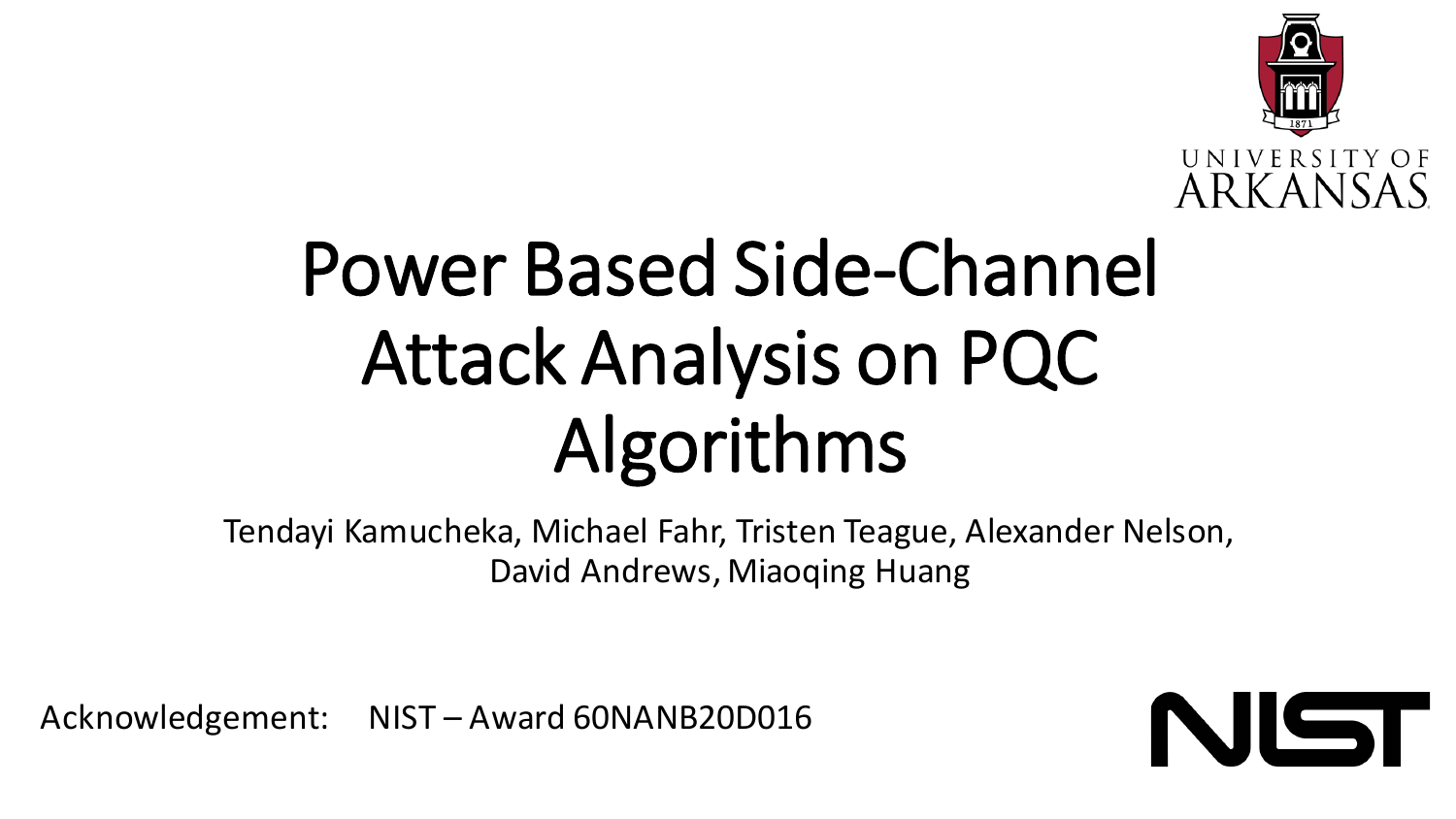#### About Us

- Computer Systems Design Lab & AESIR Lab at University of Arkansas – Computer Science & Computer Engineering Department
- Background Hardware design, Embedded Systems, High Performance Computing, FPGAs, GPGPU







(Top) Tendayi Kamucheka, Michael Fahr, Tristen Teague (Bottom) Alexander Nelson, David Andrews, Miaoqing Huang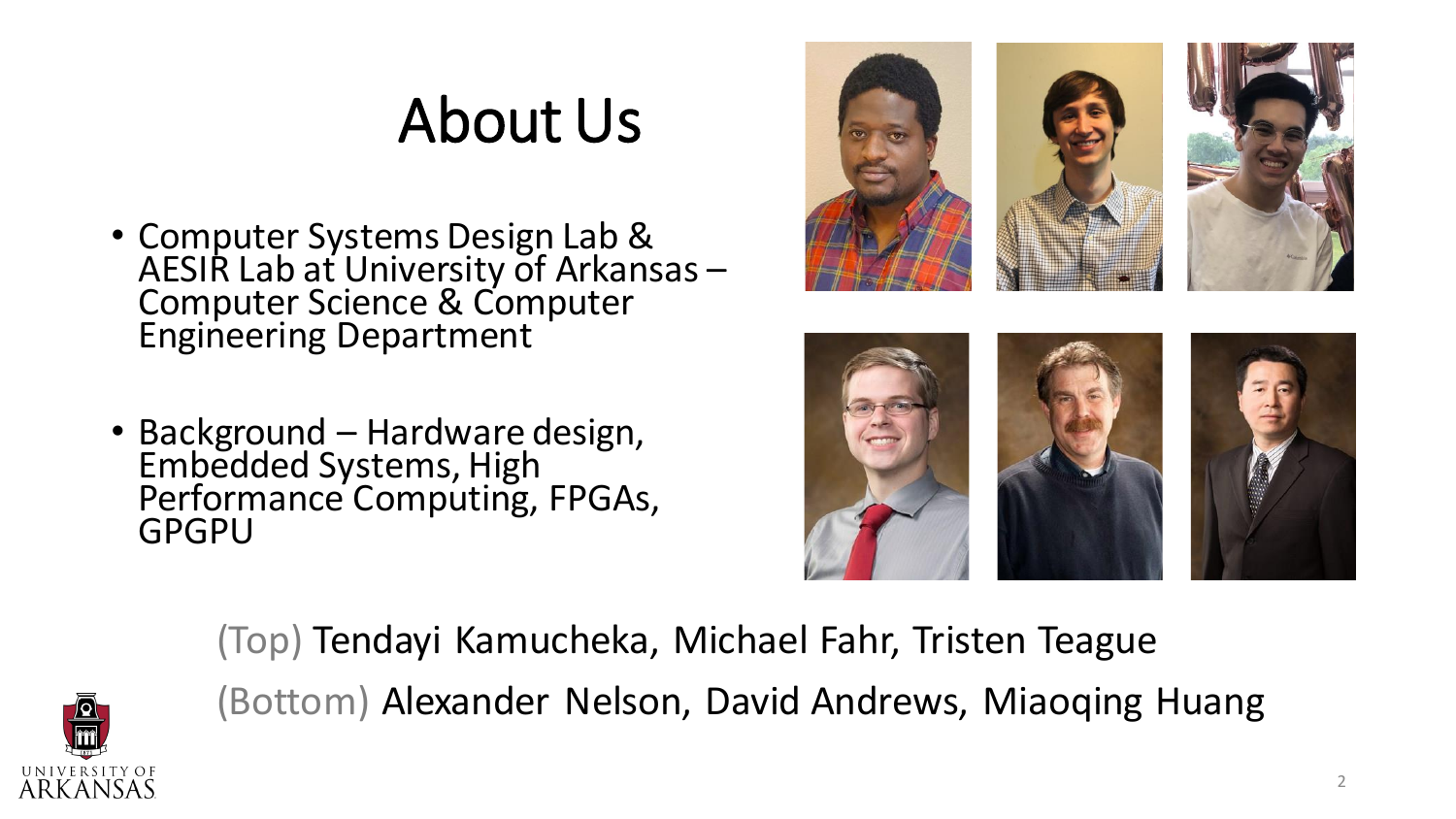### Research Motivation

- Round 3 places significant interest on:
	- perfect forward secrecy,
	- side-channel and multi-key attacks,
	- and resistance to misuse.
- What can a well-equipped bad actor do with different types of equipment?



#### ARE WE SAFE FROM SIDE CHANNEL ATTACKS?

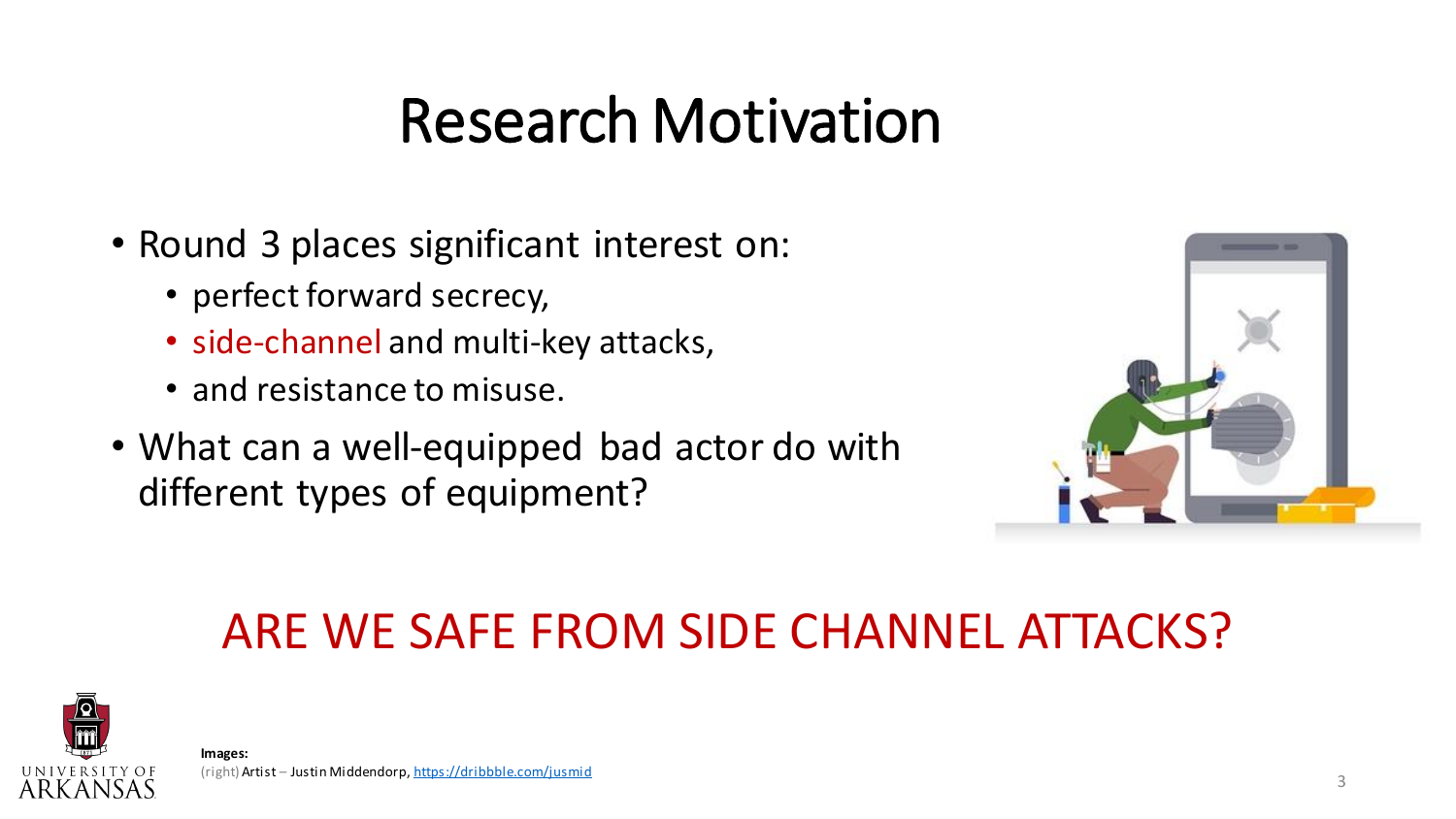# Our Approach: Implementation

- We setup a multi-platform testing lab for power analysis on round 3 PQC algorithms
- Equipment:
	- Tektronix MDO 3 Series oscilloscope
	- ChipWhisperer-Lite
- Current target platforms:
	- Xilinx Artix-7 FPGA
	- Xilinx Virtex-7 FPGA
	- Cortex M4 microcontroller
- Current implementations:
	- Hardware version of Kyber512 (Virtex-7 FPGA)
	- Software version of masked Kyber (Cortex-M4)
	- Using PQM4 library for other testing on Cortex-M4







**Images:**  (top) Tektronix MDO 3-series oscilloscope<https://www.valuetronics.com/product/mdo34-3-bw-100-tektronix-mixed-domain-oscilloscope-new> (bottom) ChipWhisperer-Lite (black) + UFO target board (red), Cortex-M4 (blue) board mounted on UFO target board.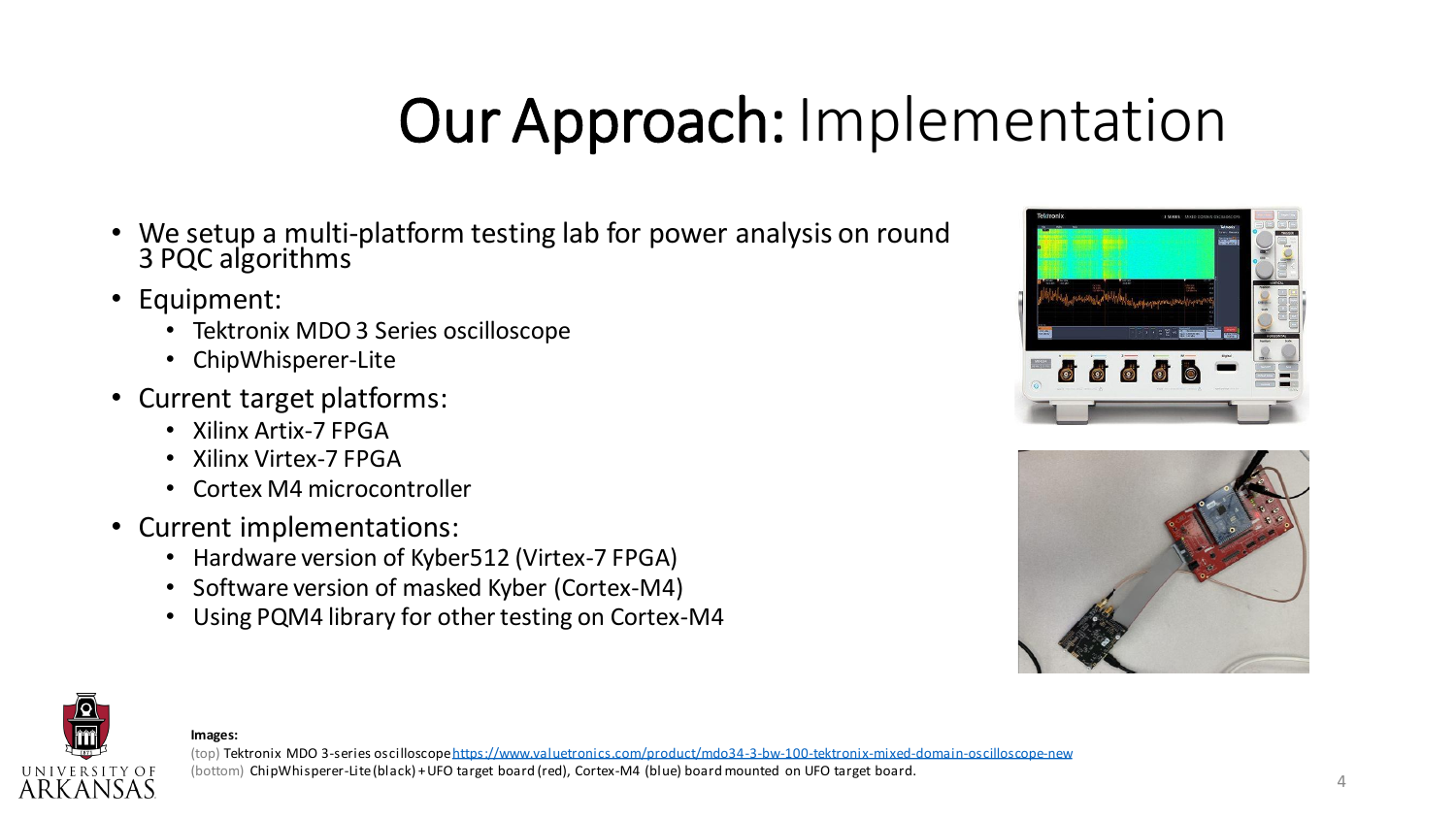# Our Approach: Methodology

- Non -specific TVLA is used to validate our set up and identify potential leakage
- Experiment setup:
	- Control experiments fixed vs. fixed inputs
	- Other experiments fixed vs. random inputs
	- 2000 power traces per dataset
- FPGA board is modified to add probe points to measure current
- On microcontroller, traces are collected from current measured across a shunt resistor



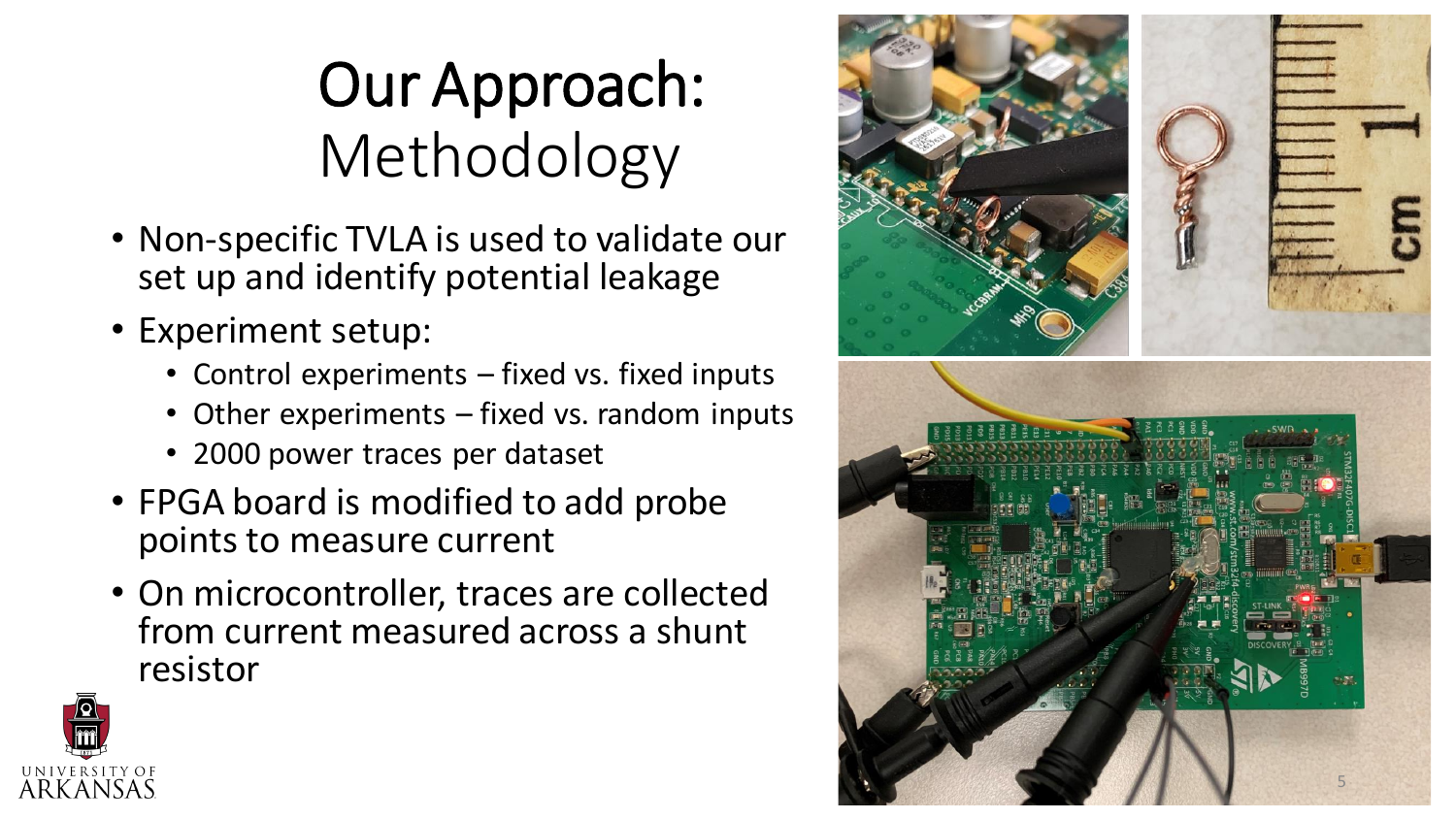#### Test Vector Leakage Assessment (TVLA)

- Welch's t-test, is statistical test that highlights differences between two datasets
- Outcome is pass or fail for each trace point
- A measure of 4.5 standard deviations is set as leakage threshold
	- 99.9999% confidence that anything above the threshold is due to leakage



Where:

 $X_A$  = sample mean for each point across time  $S_A$  = standard deviation

 $N_A =$  cardinality





A TEST FOR SENSITIVE DATA-RELATED LEAKAGE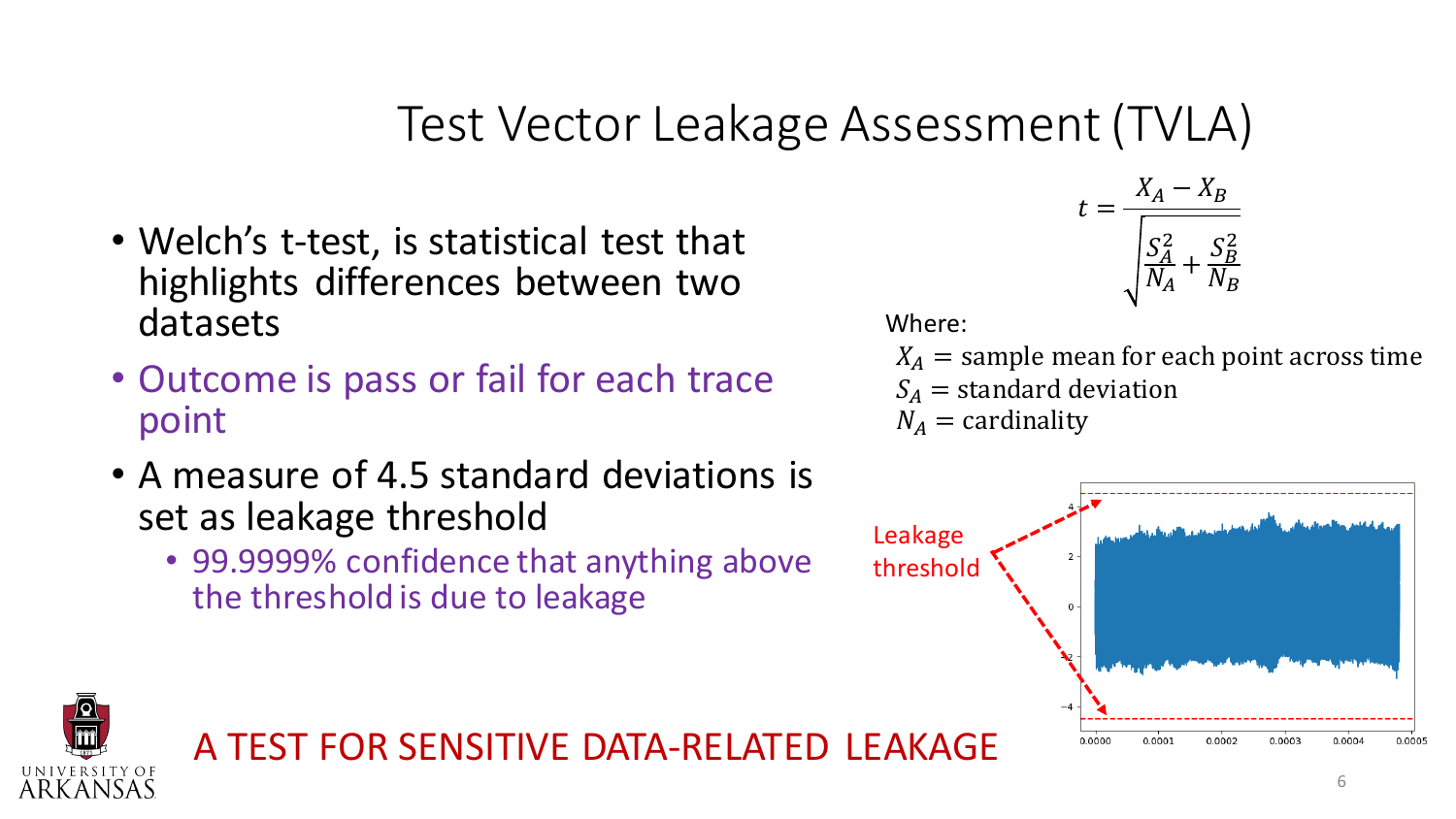### Results:

- Result of measuring voltage drop across shunt resistor
- Oscilloscope captures 1 million data points
- ChipWhisperer-Lite captures 5 thousand data points for same test



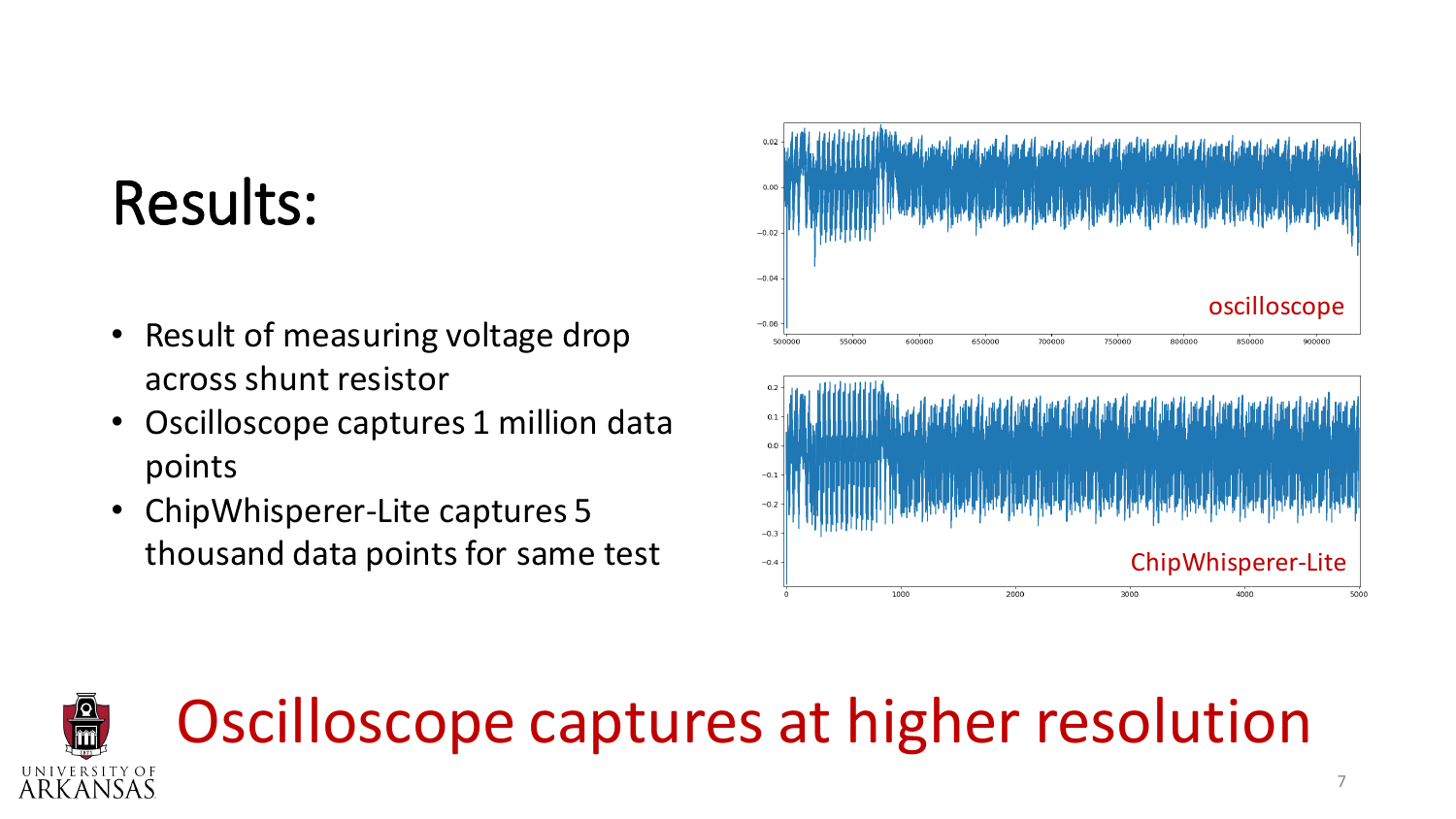

- Results of TVLA for current  $(I)$  measured on FPGA VCCBRAM and VCCAUX\_IO
- Trace reveals two distinct leakage points





#### VCCBRAM  $(I)$  FIXED VS RANDOM  $VCCAUX_1O(I)$  FIXED VS RANDOM





#### LEAKAGE TEST **FAILS** AT SAME POINTS IN BOTH TESTS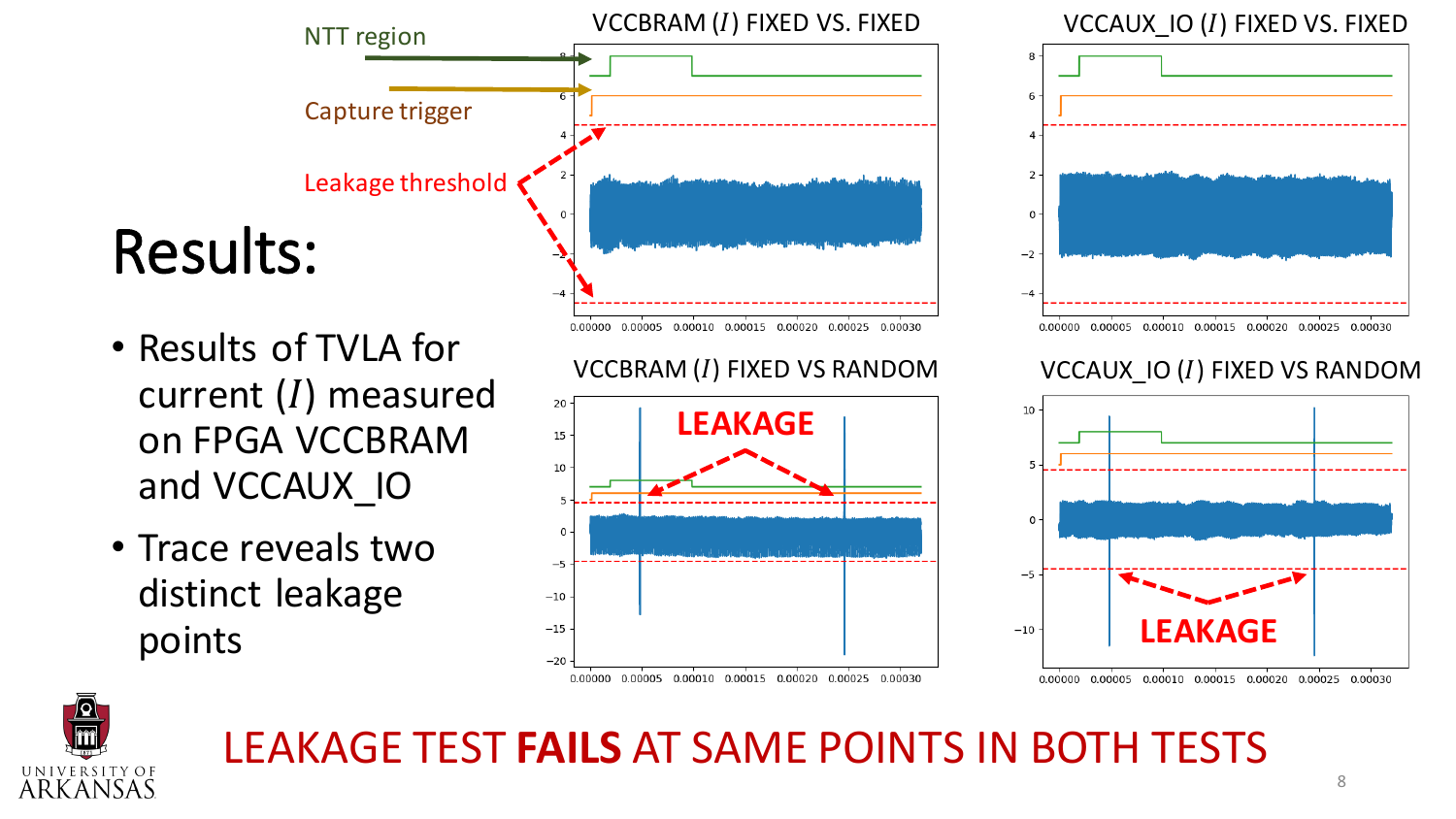## Conclusions

- We set up a multi-platform testing lab for power analysis side channel analysis
- We evaluate our setup with non-specific Test Vector Leakage Assessment
- Experiments show some leakage Further analysis is required.
- Future work:
	- Further analysis of observed leakage
	- Exploiting leakage to develop side-channel assisted attacks